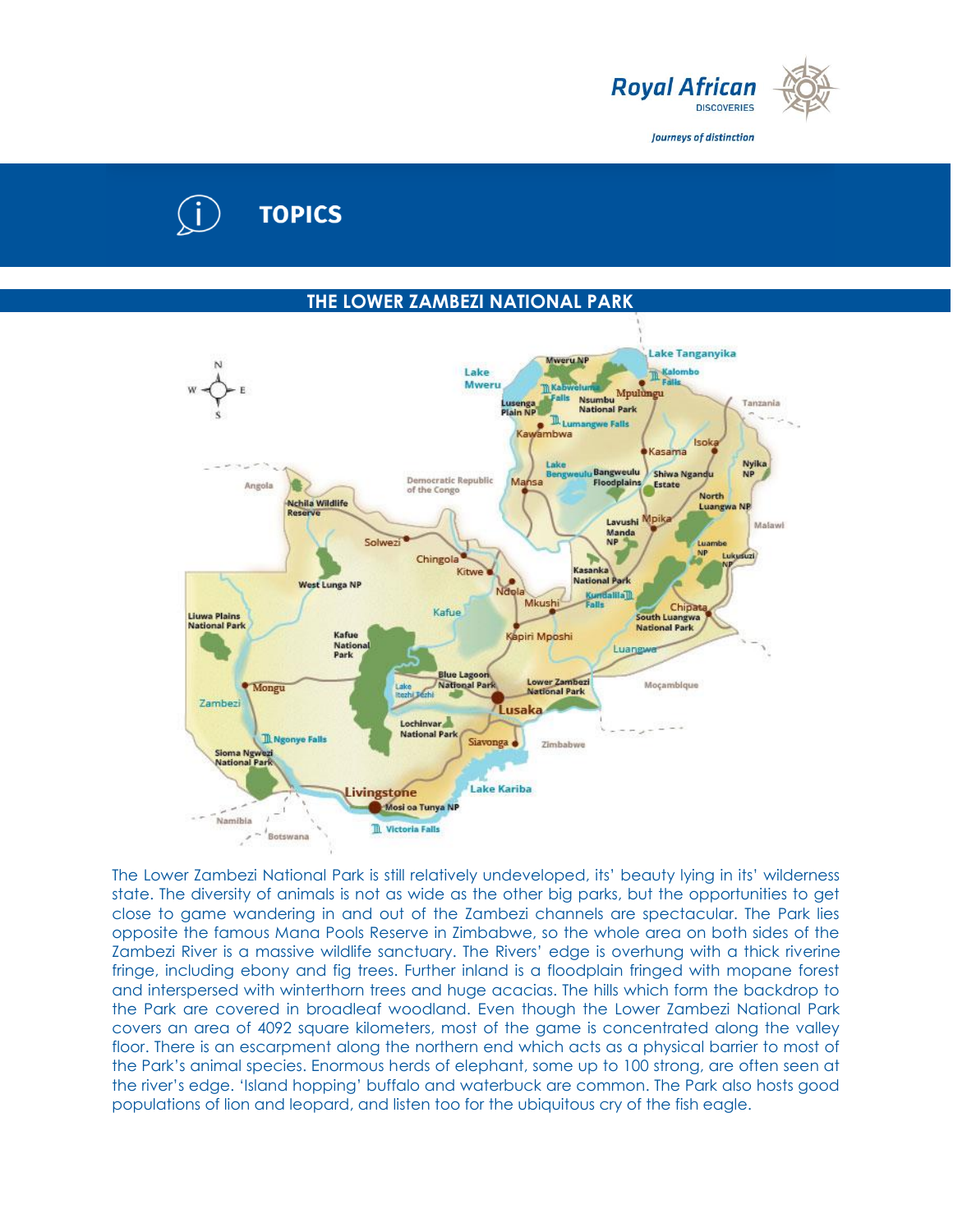

## **BEST TIME TO TRAVEL**

Although the best time for watching wildlife in Zambezi National Park is during the dry season, which takes place from July to October, there are also many benefits of travelling during April and May:

- Tourist densities are low at this time of year, and you often have the place to yourselves both on river and on land.
- The weather is calm and clear, still relatively warm during the day but cooling to a fresh crisp cool during the evening.
- The skies are big and bright which make good photo opportunities during the day and exceptional stargazing at night.
- Water everywhere attracts birdlife from far and wide, including many a migrator from different corners of the globe.
- It's a time of plenty, so numbers of newborns are high.

# **ACCESS**

### INTERNATIONAL AIR TRAVEL

A couple flight possibilities are available for those travelling by air to Lower Zambezi. Your starting point will usually be Lusaka's Kenneth Kaunda International Airport (LUN). Lusaka Airport has multiple daily connections with Johannesburg in South Africa (South African Airways) and Nairobi in Kenya (Kenya Airways). Other international connections include a daily Emirates flight from and to Dubai as well as a daily Ethiopian Airlines flight from and to Addis Abeba.

#### DOMESTIC AIR TRAVEL

It is possible to travel domestically from Livingstone to Lusaka or vice versa which is ideal for travellers visiting the Victoria Falls and Chobe National Park areas.

Livingstone to Lower Zambezi flights are now also available on certain days of the week during peak season.

#### FROM LUSAKA TO LOWER ZAMBEZI

On arrival at Lusaka your Lower Zambezi safari adventure really is about to start. From here it is another 45 to 60 minutes short flight to your destination. Once landed at the airstrip your chosen lodge will pick you and transfer you to your final destination where a cold drink will be ready and waiting.